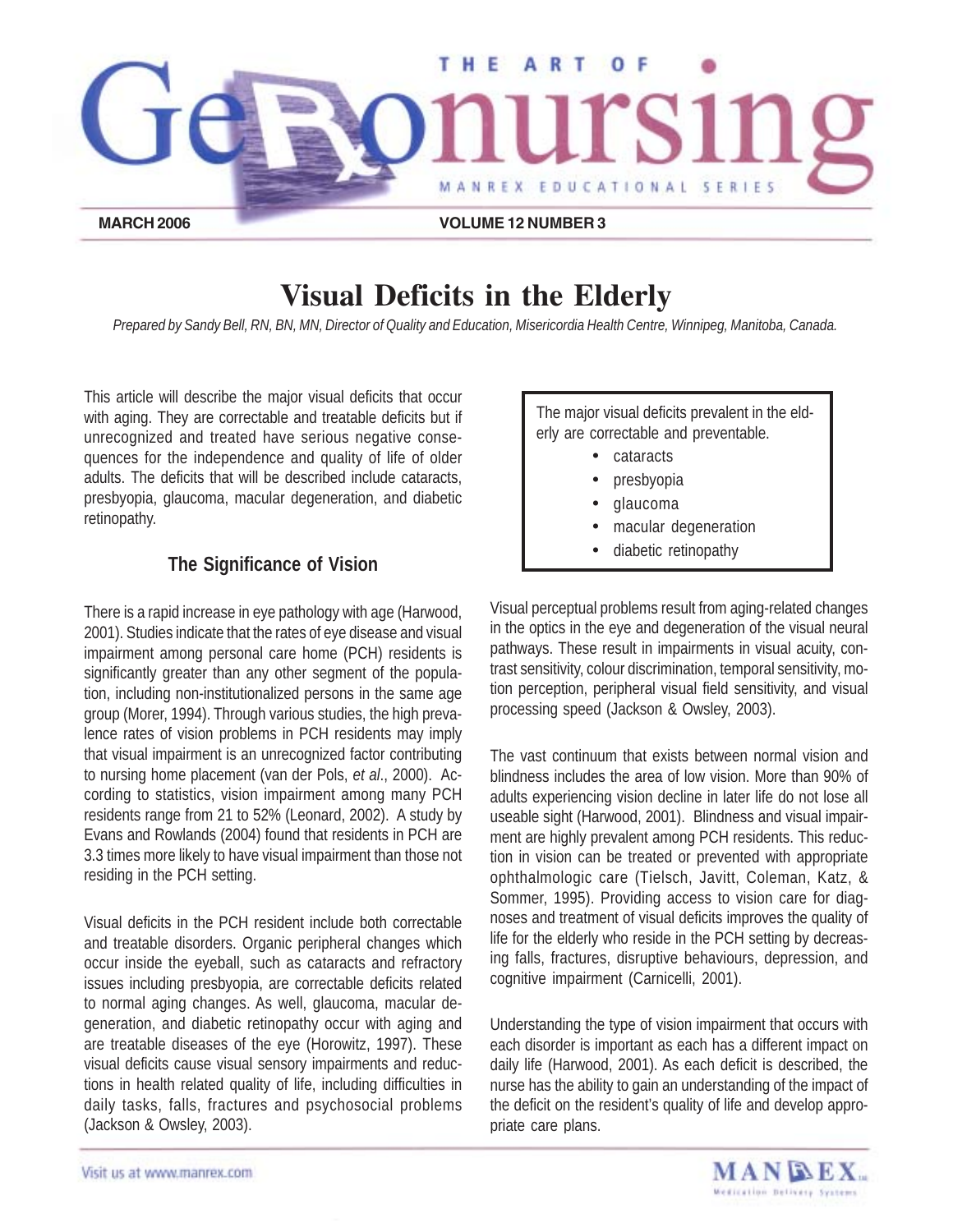Vision plays an important role in balance, mobility and falls, and the standing balance in the older person. Studies indicate that when vision is improved, there is an improvement in balance and a decrease in the number of falls (West *et al*., 2003). Visual impairment and an aging population leads to the loss of mobility and an increase in care services due to dependency issues related to vision loss (Das, 1999).

# **Visual Deficits**

# **Cataracts**

Cataracts are the leading cause of blindness in the PCH population (Public Health Task Force for Vision and Ophthalmology, 2000). The prevalence of cataracts increases with age from less than 5% in persons under 65 to approximately 50% in those 75 years of age and older. Although there is no universally accepted definition, "cataract" generally refers to lens opacities that interfere with vision function. A clouding of the normally clear and transparent lens of the eye occurs which reduces the passage of light to the retina. Vision becomes hazy or blurry and the eye becomes more sensitive to light (Stuen & Faye, 2003). Cataract surgery is considered when the cataract reduces vision function to a level that interferes with everyday activities. The potentially blinding effect of cataracts among the elderly is dramatically reduced because of the success obtained through cataract surgery. Over 90% of patients undergoing cataract surgery experience visual improvement and improved quality of life if there is no ocular comorbidity (Monestam & Wachmeister, 2004). Cataracts have a direct relationship with the incidence of falls in the elderly. In a study on the rates of falls before and after cataract surgery, the results demonstrate a significant reduction in the risk of falls after cataract surgery (Brannan *et al*., 2003).

# **Presbyopia**

Presbyopia, a refractive error, is caused by an age-related process and is generally believed to stem from a gradual loss of flexibility in the natural lens inside the eye. The age-related changes occur within the proteins in the lens, making the lens harder, denser, more yellow and less elastic. Age-related changes also take place in the muscle fibers surrounding the lens. These changes result in a loss of focusing ability when viewing objects at near distances (Jackson & Owsley, 2003; Quillen, 1999; Stuen & Faye, 2003).

Eyeglasses with bifocal or progressive addition lenses (PALs) or multifocal lenses are the most common correction for presbyopia. These lenses provide acuity for both near and far vision. As the elderly person looks down through the lens, close up vision is corrected; as they look through the centre of the lens, distance vision is corrected. With progression lenses, there is a midway point within the lens that provides correction for vision while looking at a computer screen. Multifocal lenses impair depth perception (stereopsis) and edge contrast sensitivity which may contribute to falls in the elderly. It is suggested multifocal lenses not be worn by the elderly when they are walking in order to prevent falls and fractures (British Geriatrics Society, n.d.). The human lens continues to change as we grow older and the presbyotic prescription will become more commonplace over the next 10 to 20 years. Surgical alternatives are being explored as long term or permanent options (Quillen, 1999).

# **Glaucoma**

Glaucoma is often referred to as the 'sneak thief of sight' because no symptoms usually appear until serious damage has occurred. Glaucoma causes excessively high eye pressure which damages the optic nerve, affecting peripheral vision and causing permanent loss of sight. Age is included as the primary risk factor for glaucoma as well as African ancestry, family history, diabetes, and being very near sighted (Stuen & Faye, 2003). Seventy-five percent of persons who are legally blind due to glaucoma are over the age of 65 (Quillen, 1999). Early detection and treatment are very important to prevent vision loss. Peripheral visual field loss occurs early in the glaucoma process with central vision being affected later in the disease process. The American Academy of Ophthalmology recommends that the elderly have comprehensive eye examinations every one to two years in order to evaluate intra-ocular pressure and the optic discs as well as formal visual field testing to detect early glaucoma.

Treatment for glaucoma ranges from eye drops to surgery. Since central vision remains intact with treated glaucoma, reading is generally not a problem. Orientation and mobility training may be very critical for the elderly with advanced glaucoma, who only have a pinhole vision after having lost significant peripheral vision (Stuen & Faye, 2003). Blindness from glaucoma could be reduced by 49-70% with appropriate treatment. Research supports corrective procedures for vision loss and its association to decreases in falls, fractures, disruptive behaviours, and depression (Public Health Task Force in Vision and Ophthalmology, 2000).

# **Macular Degeneration**

Age-related macular degeneration (AMD) is the leading cause of vision loss in people over 65 years of age. The symptoms of AMD include blurred vision, image distortion, central scotoma,

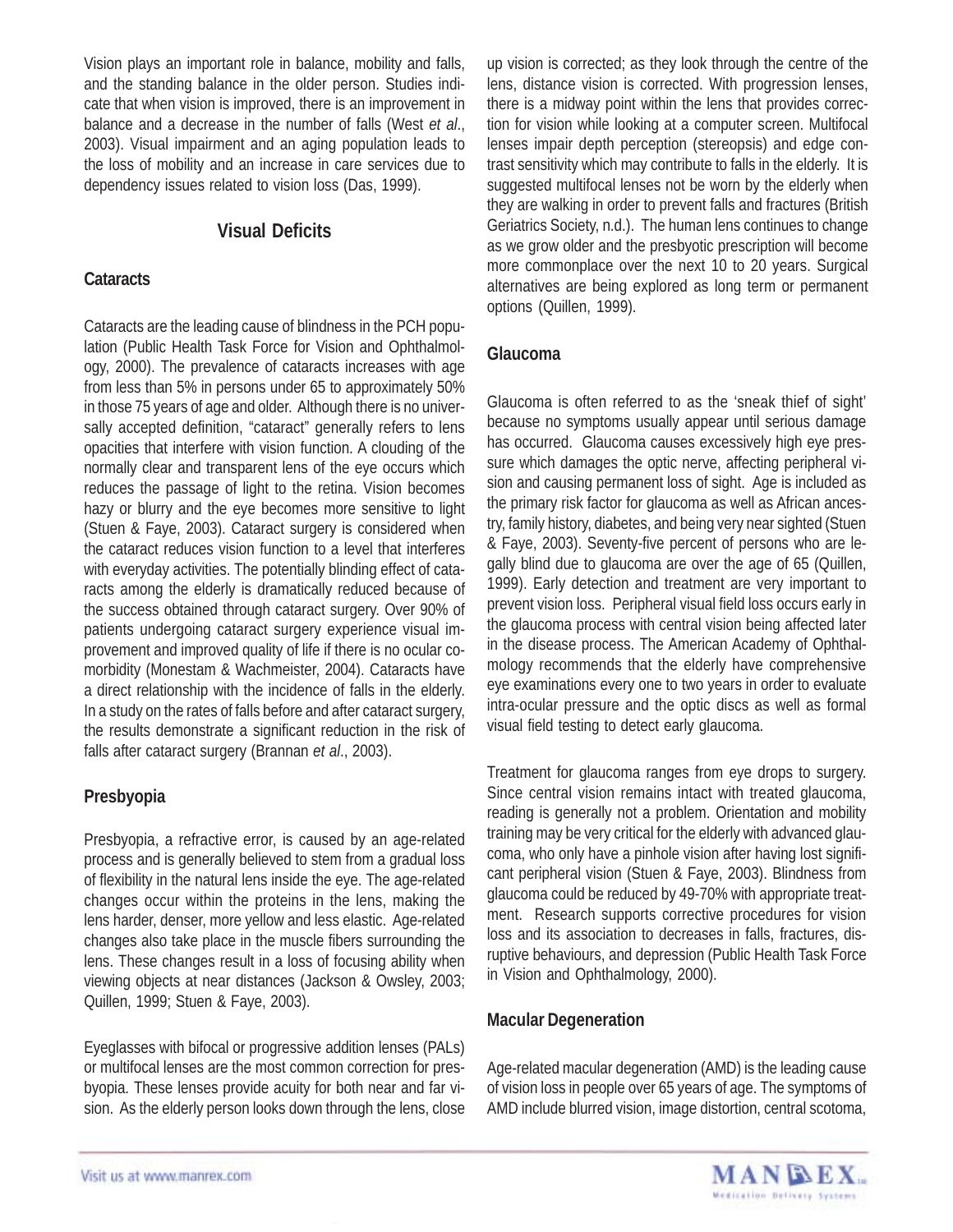and difficulty reading (Stuen & Faye, 2003). AMD damages the macula, the central part of the retina, which is responsible for central vision and the ability to see detail. Ninety percent of AMD among older adults is the 'dry' form which progresses slowly but results in spotty loss of detail. About 10% of people with AMD develop the 'wet' type, which can come on very suddenly as a result of leaking blood vessels that have grown under the retina. The most frequent complaint of people with macular degeneration is difficulty reading or inability to read — parts of letters may appear to be missing and straight lines may appear crooked. The loss of central vision is particularly apparent in AMD (Stuen & Faye, 2003). A person with AMD who looks at someone who is talking to them is unable to see the face of the person, but can see the background surrounding their head.

There is no medical treatment currently for dry AMD. There are two treatments for wet AMD. Photocoagulation is a surgical procedure utilizing hot laser treatment to seal or slow the progression of abnormal blood vessels. The second treatment is photodynamic therapy, which uses a cold laser along with an intravenous, light sensitive drug to halt or slow the progression of abnormal blood vessel growth. High doses of zinc and antioxidant vitamins can help maintain healthy cells and tissues in the eye and have a positive effect on the progression of AMD (Stuen & Faye, 2003). Although vision may become severely impaired, it is important to reassure residents with loss of vision related to AMD that complete blindness is not associated with this condition. Low vision aids, such as hand-held magnifiers, may be helpful in enhancing a person's ability to perform activities requiring fine visual acuity (Quillen, 1999).

# **Diabetic Retinopathy**

Diabetic retinopathy is a significant cause of vision morbidity in the elderly population. This condition can develop as a complication of diabetes. Good control and management of diabetes can delay onset, but retinopathy cannot be prevented. Retinopathy results from a breakdown of the blood vessels of the retina. These damaged blood vessels leak fluid or blood into the eye, causing retinal scars that distort vision or create blind spots. People with retinopathy may describe their vision as splotchy with fluctuations in vision that can occur on a daily basis from nearly normal to very blurred, distorted, or partially blocked (Stuen & Faye, 2003). Retinopathy may be present in the elderly at the time of diagnosis of diabetes or during the first few years of diabetes.

Panretinal laser photocoagulation can reduce the risk of severe vision loss by more than 50% for persons with 'proliferative' diabetic retinopathy. This type of retinopathy is characterized by the proliferation of newly formed blood vessels from the optic disk, retina or iris as the result of widespread retinal ischemia. 'Non-proliferative' diabetic retinopathy is characterized by abnormalities of the retinal circulation, including micro-aneurysms, intra-retinal hemorrhages, retinal edema, and exudates. The most common cause of vision loss in non-proliferative retinopathy is macular edema. Central vision may become blurred or distorted. It is recommended that elderly patients undergo eye examination with dilation at the time of diagnosis of retinopathy with follow-up examinations on a yearly basis and more frequently if significant retinopathy is detected (Quillen, 1999).

#### **Impact**

Vision impairment has been identified as one of the four leading causes of lost independence among older people (Alliance for Aging Research, 1999). Treating and correcting visual deficits has proven to have a positive impact on falls, fractures, depression, behavioural issues as well as cognitive impairment in the PCH resident (Carnicelli, 2001). As the number of people 65 years and older increase, so will the incidence of visual deficits. Interventions must be implemented in order to identify and treat these visual deficits in the PCH resident, which impact on falls, fractures, depression, cognitive impairment and behavioural issues (Carnicelli, 2001).

#### *References*

Alliance for Aging Research. (1999). *Independence for Older Americans: An Investment in our Nation's Future.* Retrieved from www.aging.research.org

Brannan, S., Dewar, C., Sen, J., Clarke, D., Marshall, T., Murray, P. (2003). A prospective study of the rate of falls before and after cataract surgery. *British Journal of Ophthalmology, 87*, 560-562.

British Geriatrics Society, (n.d.). *The Importance of Vision in Preventing Falls. A Joint Policy Statement by the British Geriatrics Society and the College of Optometrists.* Retrieved October 9, 2003 from http://www.bgs.org.uk/ compendium/comph1.htm

Carnicelli, A. (2001). *Vision Screening for Older people. A Joint Initiative between the Royal Victoria Eye and Ear Hospital and the Centre for Eye Research Australia*. Australia: Royal Victoria Eye and Ear Hospital and the Centre for Eye Research Australia.

Das, A. (1999). Prevention of visual loss in older adults. *Clinics in Geriatric Medicine, 15*(1), 131-144.

Evans, B. & Rowlands, G. (2004). Correctable visual impairment in older people: A major unmet need. *Ophthal. Physiol. Opt., 24,* 161-180.